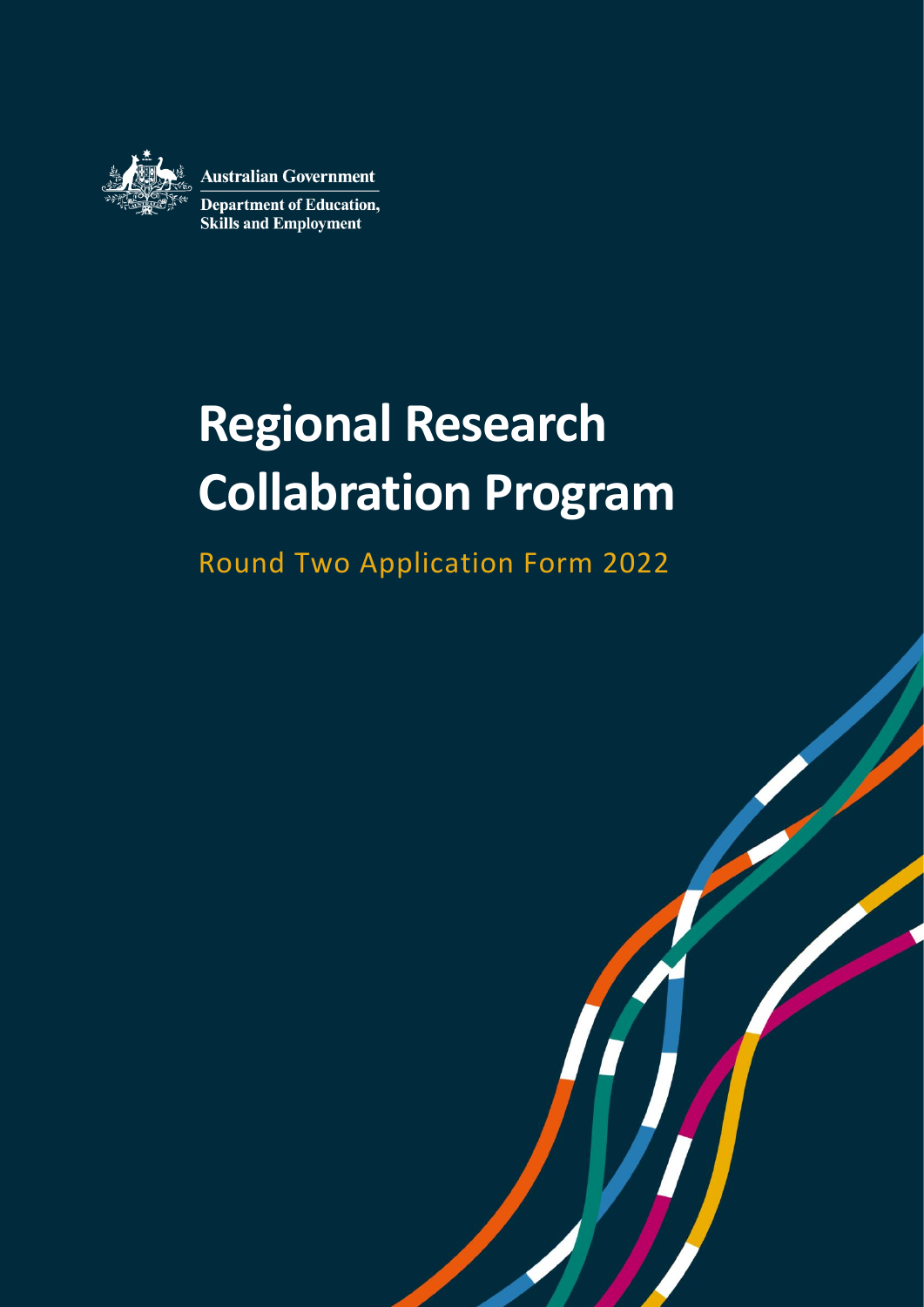# **Contents**

| 1. |     |                                                                                     |  |
|----|-----|-------------------------------------------------------------------------------------|--|
| 2. |     |                                                                                     |  |
| 3. |     |                                                                                     |  |
| 4. |     |                                                                                     |  |
|    | 4.1 |                                                                                     |  |
|    | 4.2 |                                                                                     |  |
|    | 4.3 | Name/s and details of the Table A or B HESA higher education partner, including the |  |
|    | 4.4 |                                                                                     |  |
|    | 4.5 |                                                                                     |  |
|    | 4.6 |                                                                                     |  |
|    | 4.7 |                                                                                     |  |
|    | 4.8 |                                                                                     |  |
|    | 4.9 |                                                                                     |  |
|    |     |                                                                                     |  |
|    |     |                                                                                     |  |
|    |     |                                                                                     |  |
|    |     |                                                                                     |  |
|    |     |                                                                                     |  |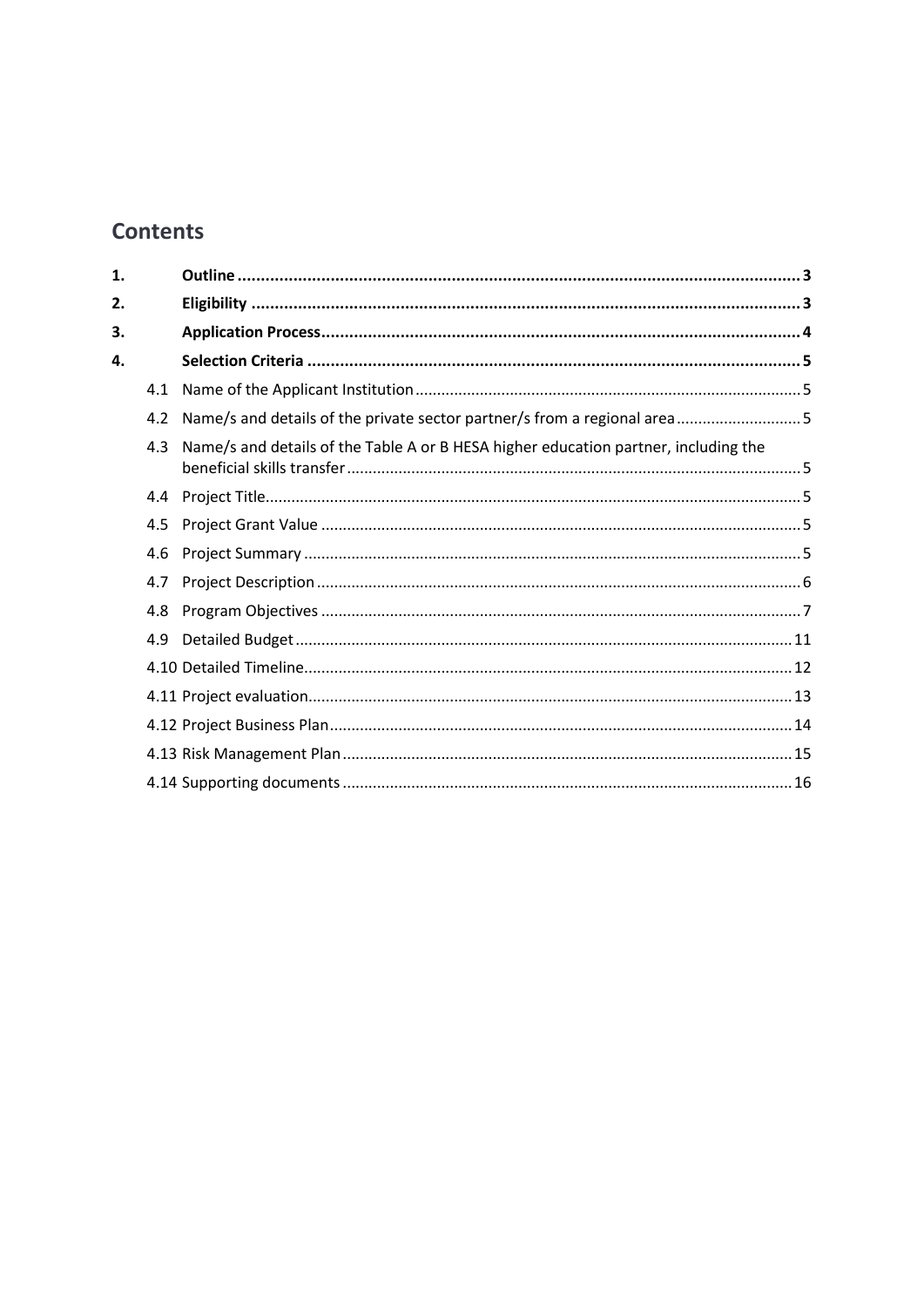# <span id="page-2-0"></span>**1. Outline**

The Australian Government's Job-ready Graduates package announced on 19 June 2020 included a measure to 'enhance the research capacity of regional universities'. This measure will be delivered as the Regional Research Collaboration (RRC) Program. The RRC Program will fund research collaboration between regional universities, industry and other higher education providers to help regional universities to develop their research strengths. The RRC Program will be administered by the Department of Education, Skills and Employment ('the Department').

This Application Form should be read alongside the RRC Program Guidelines available at [http://www.dese.gov.au/regional-research-collaboration-program.](http://www.dese.gov.au/regional-research-collaboration-program)

# <span id="page-2-1"></span>**2. Eligibility**

The RRC Program is open to institutions listed in Table A of HESA which, in 2019 (Section 3.2):

- i had a higher than average proportion of Equivalent Full-time Student Load (EFTSL) (Commonwealth Supported Places) for students enrolled at their regional campuses, or
- ii had their main campus located in a regional or remote area as defined by the Australian Statistical Geography Standard (ASGS) classifications.

To be eligible, only institutions listed in Section 3.2 of the RRC Program Guidelines can apply and must also include:

- i. a private sector partner (Organisation/Business/Industry/'Not for Profit' Organisation) from a regional area.
- ii. a higher education provider listed in Table A or B of HESA whose inclusion will demonstrably lift skills in the eligible institution.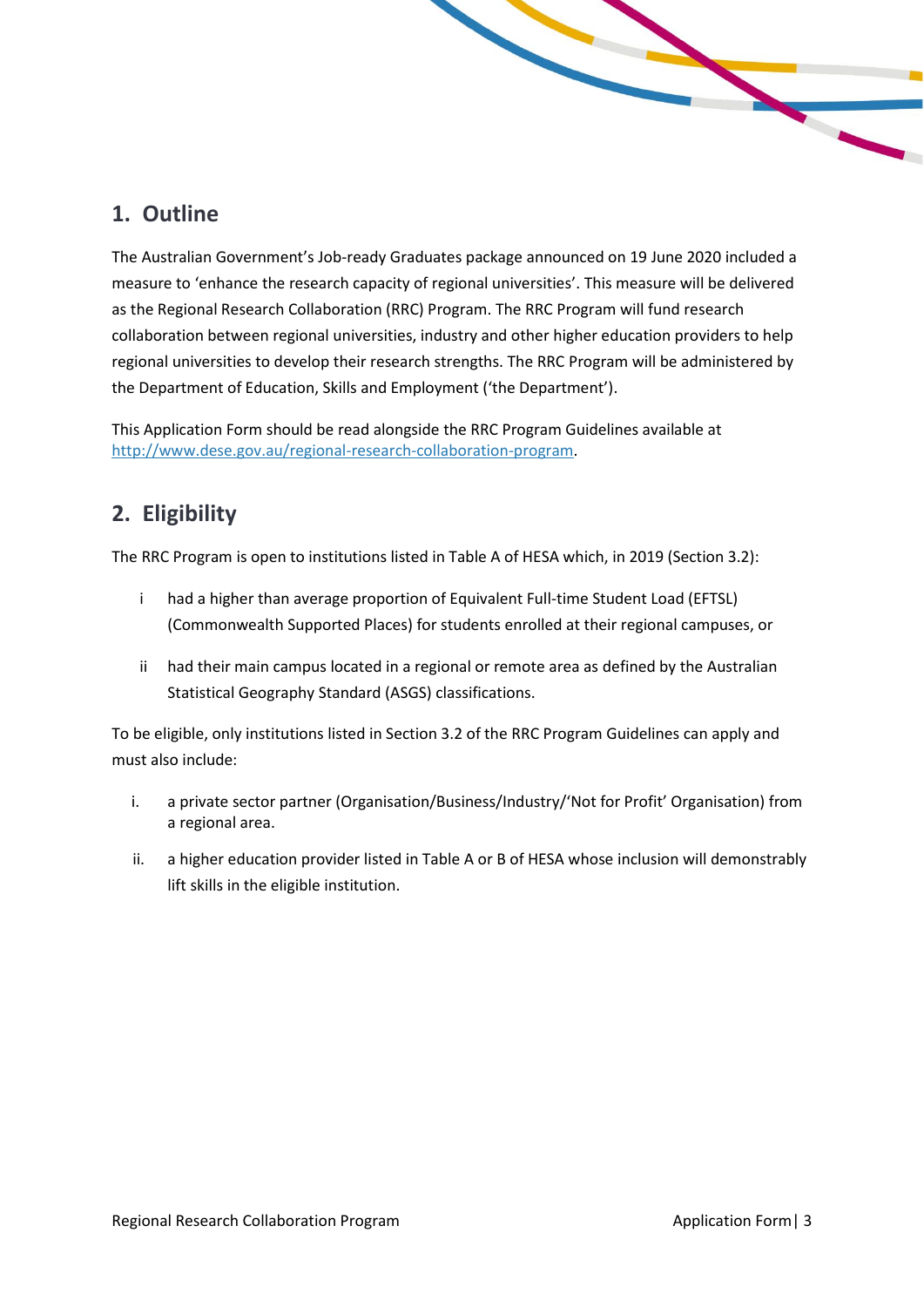# <span id="page-3-0"></span>**3. Application Process**

Applications for Round two of the RRC Program will open on 22 February 2022, with applications closing at 5.00pm AEST on 22 March 2022. The department expects the approved projects to commence from the second half of 2022.

Applications for the RRC Program will be a one-step process. Successful projects will be selected via a competitive process through annual selection rounds.

There is no set duration for RRC Program projects. Funding from the RRC Program will initially be awarded for up to three years. High performing projects may receive funding for a further two years (i.e. five years in total from commencement). The RRC Program applications must describe expected outcomes both within and beyond the lifetime of project proposed.

Applications will be assessed by a selection panel made up of external representatives and departmental officers. The department will make recommendations to the Minister for Regionalisation, Regional Communications and Regional Education on which RRC Program projects should receive funding, with successful projects to be determined and announced by the Minister. The lead institution will be notified in writing prior to any announcement.

Late submission applications will be considered only in exceptional circumstances beyond the lead institution's control. The department will accept late applications only if there is sufficient time to adequately assess such applications. The department's decision with respect to the consideration of late applications will be final. The lead institution will be informed in writing of the department's decision. No other correspondence in relation to the decision will be entered into.

Your application must contain a letter of support signed by the University's (Lead Institution) Vice Chancellor.

This Application Form should be submitted to the department as a PDF or word document (along with your letter or letters of support and any additional supporting documents) and sent to the RRC mailbox: [RRC@dese.gov.au.](mailto:SURF@dese.gov.au)

Any questions about the application process should be sent to the RRC mailbox: [RRC@dese.gov.au.](mailto:RRC@dese.gov.au)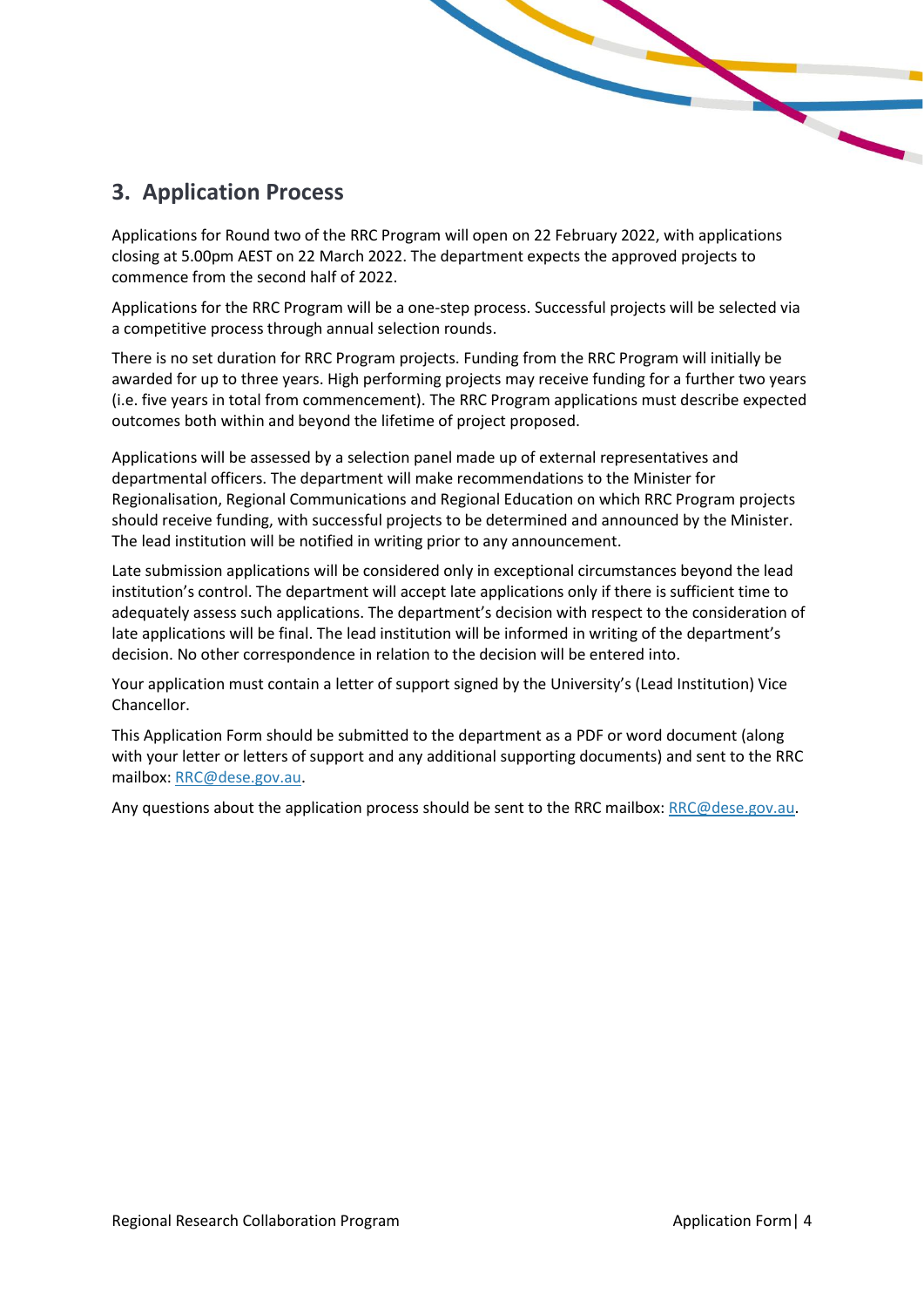# <span id="page-4-0"></span>**4. Selection Criteria**

No weighting will be applied to the selection criteria and applications will be considered in their entirety.

<u>restrict to</u>

#### <span id="page-4-1"></span>**4.1 Name of the Applicant Institution**

Enter response here

## <span id="page-4-2"></span>**4.2 Name/s and details of the private sector partner/s from a regional area**

Enter response here

# <span id="page-4-3"></span>**4.3 Name/s and details of the Table A or B HESA higher education partner, including the beneficial skills transfer**

Enter response here

#### <span id="page-4-4"></span>**4.4 Project Title**

Enter response here

#### <span id="page-4-5"></span>**4.5 Project Grant Value**

Please provide the proposed value of the project

| <b>Requested Grant Value:</b>    | Insert grant value |  |
|----------------------------------|--------------------|--|
| Co-investment Value:             | Insert grant value |  |
| Total proposed project<br>Value: | Insert grant value |  |

| Insert grant value |
|--------------------|
| Insert grant value |
| Insert grant value |

## <span id="page-4-6"></span>**4.6 Project Summary**

Provide a short clear and concise summary of the proposed project (no more than a paragraph)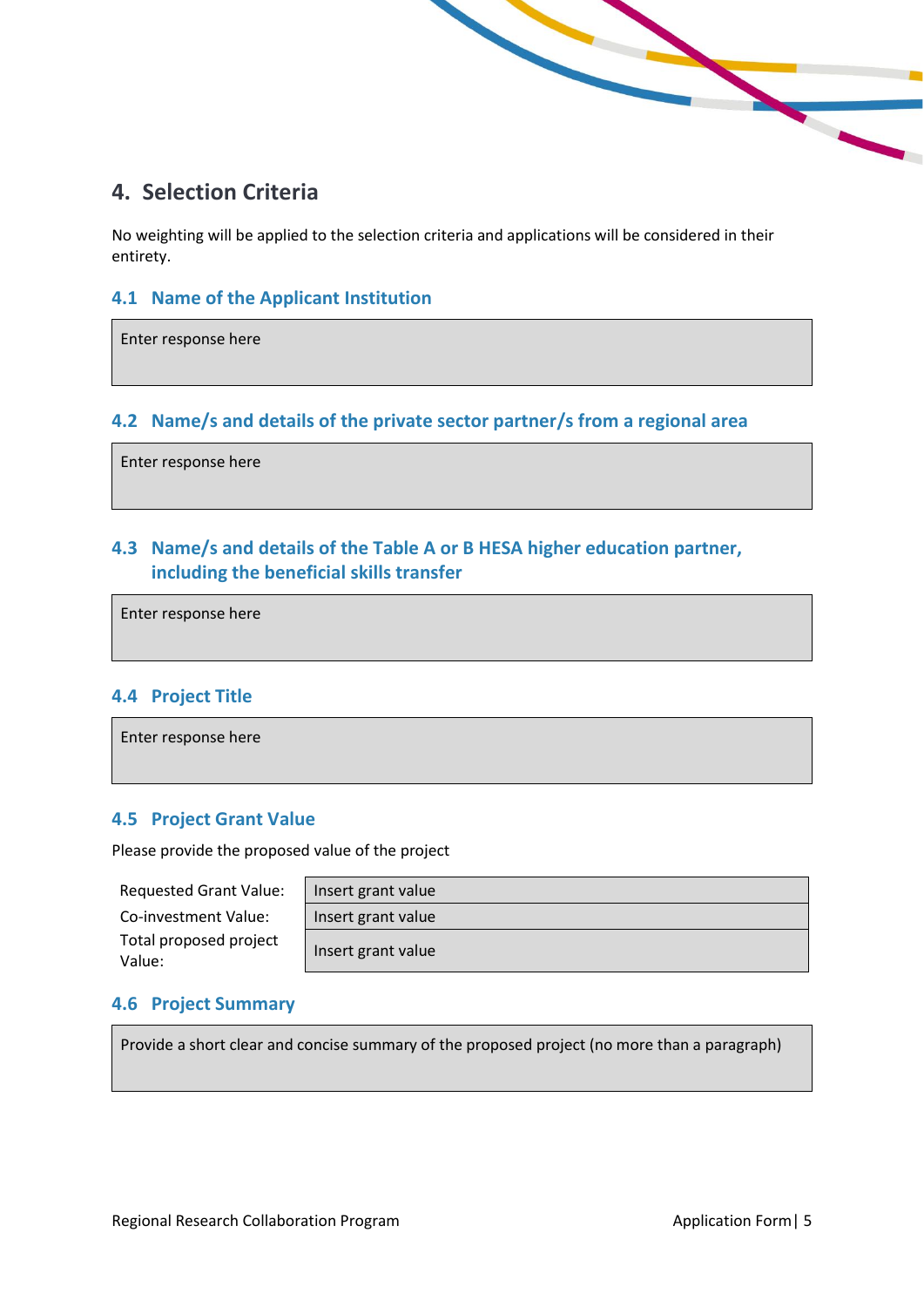## <span id="page-5-0"></span>**4.7 Project Description**

Provide a detailed description of the proposed project (which may have more than one element). Please include information about all the proposed partners and their roles, high level objectives and the expected outcomes, impacts and benefits arising from the project and for the region.

(One page limit)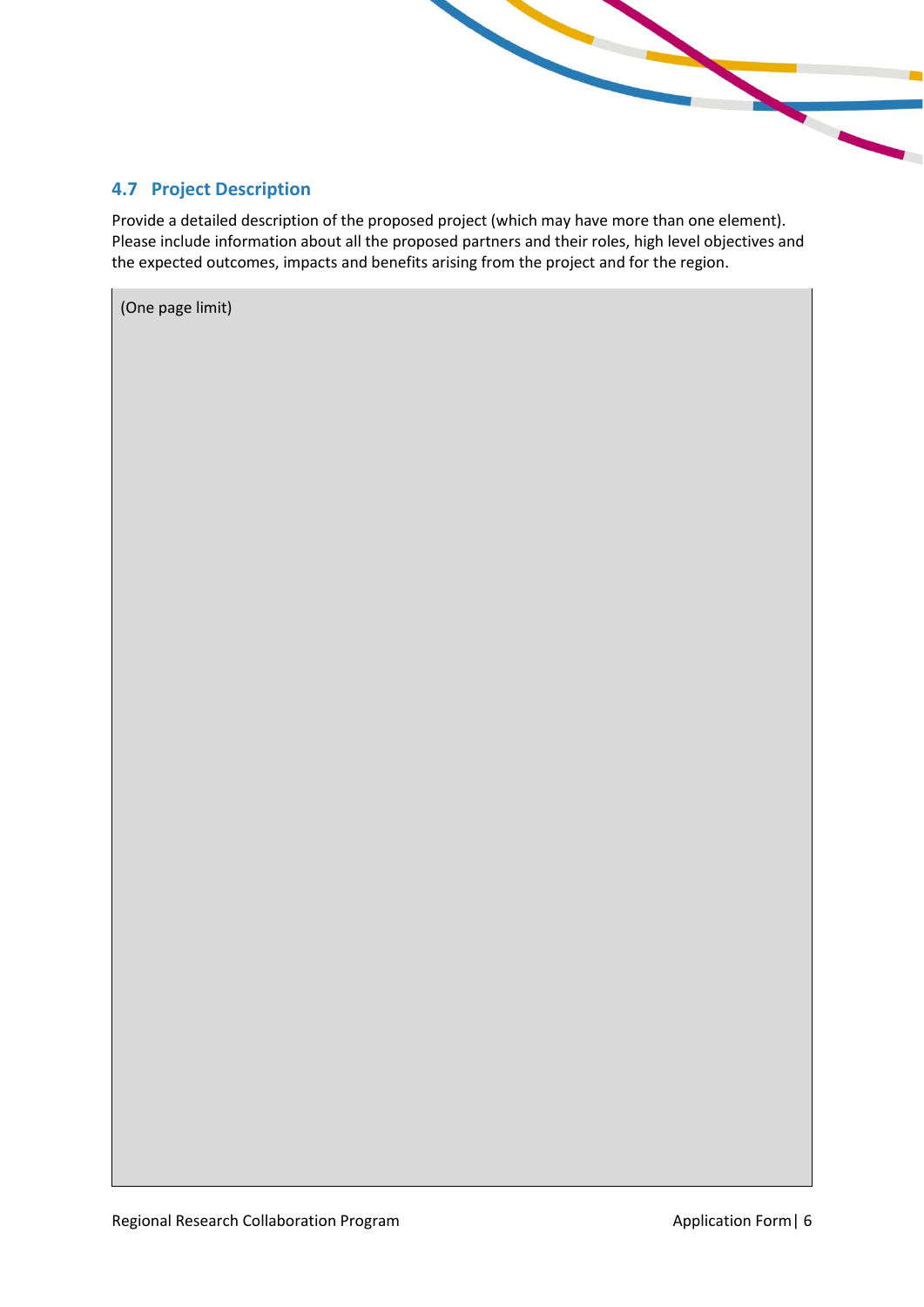#### <span id="page-6-0"></span>**4.8 Program Objectives**

i. Describe in detail how the project will meet the RRC Program objectives (as set out in Section 2 of the Guidelines) and the selection criteria (as set out in Section 6.3). Please include information on how the project will contribute to Australia's national interest through its potential to have economic, commercial, environmental, social or cultural benefits to the Australian community.

(One page limit)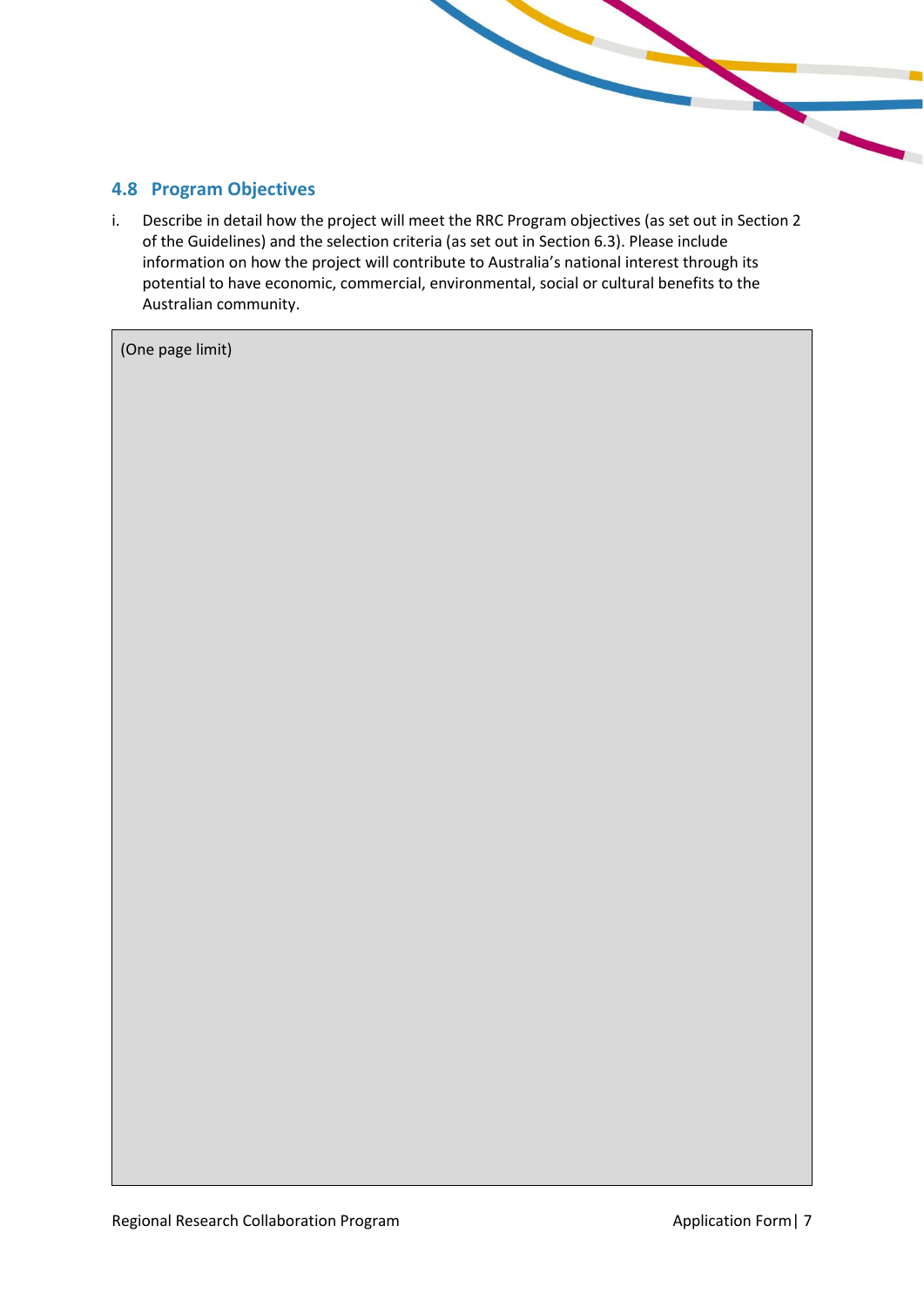- ii. Describe how the project will support:
	- the strategic direction of the participating institutions;
	- local and regional priorities; and
	- the National Manufacturing Priorities. For more information on these priorities, please visit: [https://www.industry.gov.au/data-and-publications/make-it-happen-the-australian](https://www.industry.gov.au/data-and-publications/make-it-happen-the-australian-governments-modern-manufacturing-strategy/our-modern-manufacturing-strategy)[governments-modern-manufacturing-strategy/our-modern-manufacturing-strategy.](https://www.industry.gov.au/data-and-publications/make-it-happen-the-australian-governments-modern-manufacturing-strategy/our-modern-manufacturing-strategy)

**Contract Contract Contract Contract**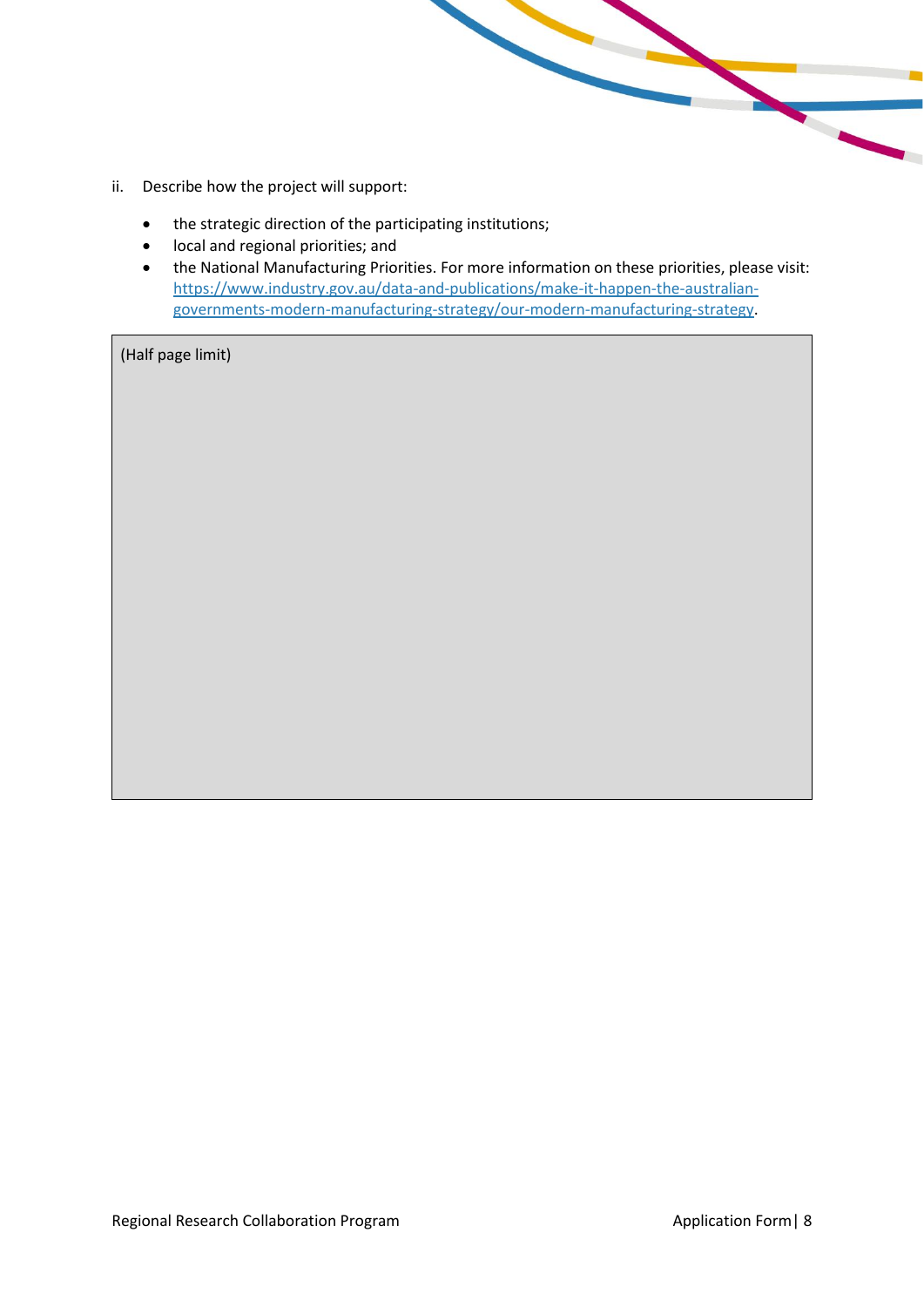- iii. Describe the expected long-term outcomes and impact of the project, including how these outcomes will be sustained after the funding of the project ends. Outcomes may include (but not limited to):
	- long-term partnerships, including formal partnership agreements for R&D and/or commercialisation;
	- skills development, including the expected skills transfers and the subsequent application of these skills;
	- educational outputs, including increased regional and remote enrolments, and increased higher degree by research completion rates;
	- research outputs, including improved publication and citation rates;
	- commercial outputs, including creation or improvement of products, employment, firms and businesses, business investments and sales; and
	- other benefits, to be identified and justified by the applicant.

| (One page limit) |  |
|------------------|--|
|------------------|--|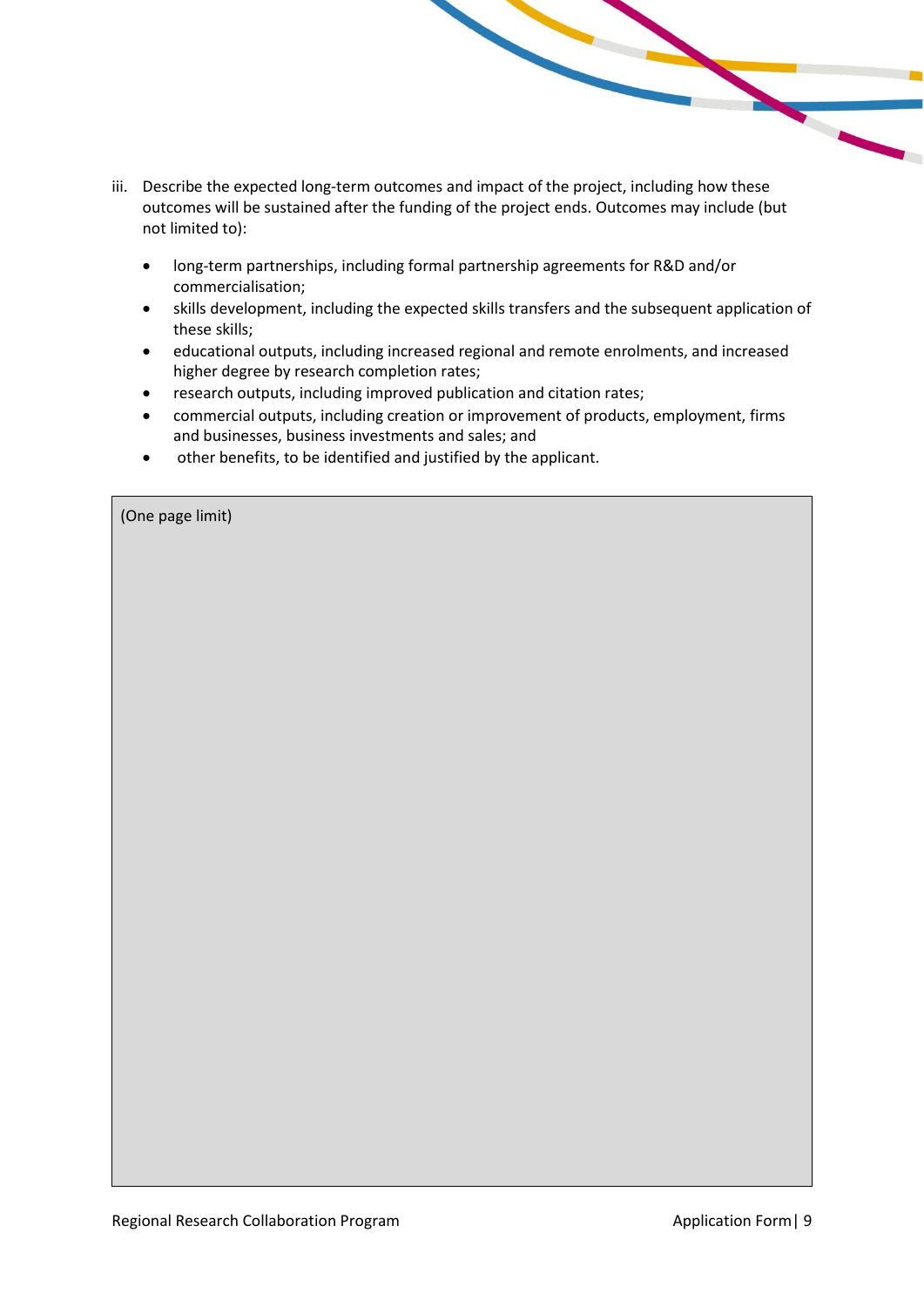iv. Describe the rationale for why the project should be supported through the RRC Program, rather than by funding from other sources and the long-term sustainability of the project.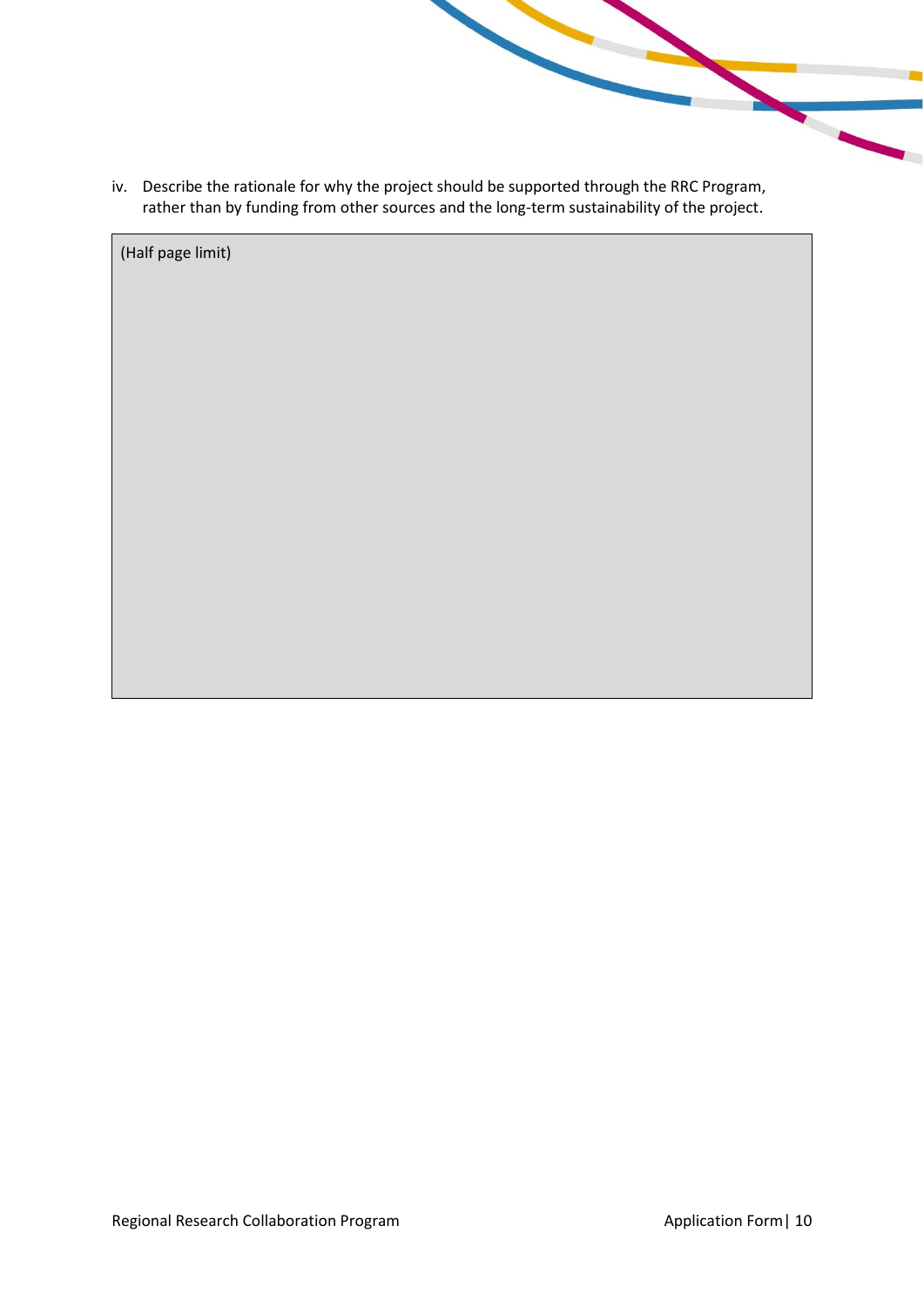## <span id="page-10-0"></span>**4.9 Detailed Budget**

Please provide a detailed budget for the proposed project and include (at a minimum) the following information showing the amount of funding sought, an approximate breakdown of main expenditure (project development; project salaries; project operational costs; project management; stakeholder engagement; project infrastructure), the resources (cash and in-kind) to be contributed by each participant and from other sources, and, where appropriate, any amount for payments to facilitate collaboration.

Please Note: The RRC Program will not duplicate funding for research, including infrastructure, already funded by the Commonwealth. The Department reserves the right to determine if a RRC Program project duplicates or is likely to duplicate research being funded by another Commonwealth source.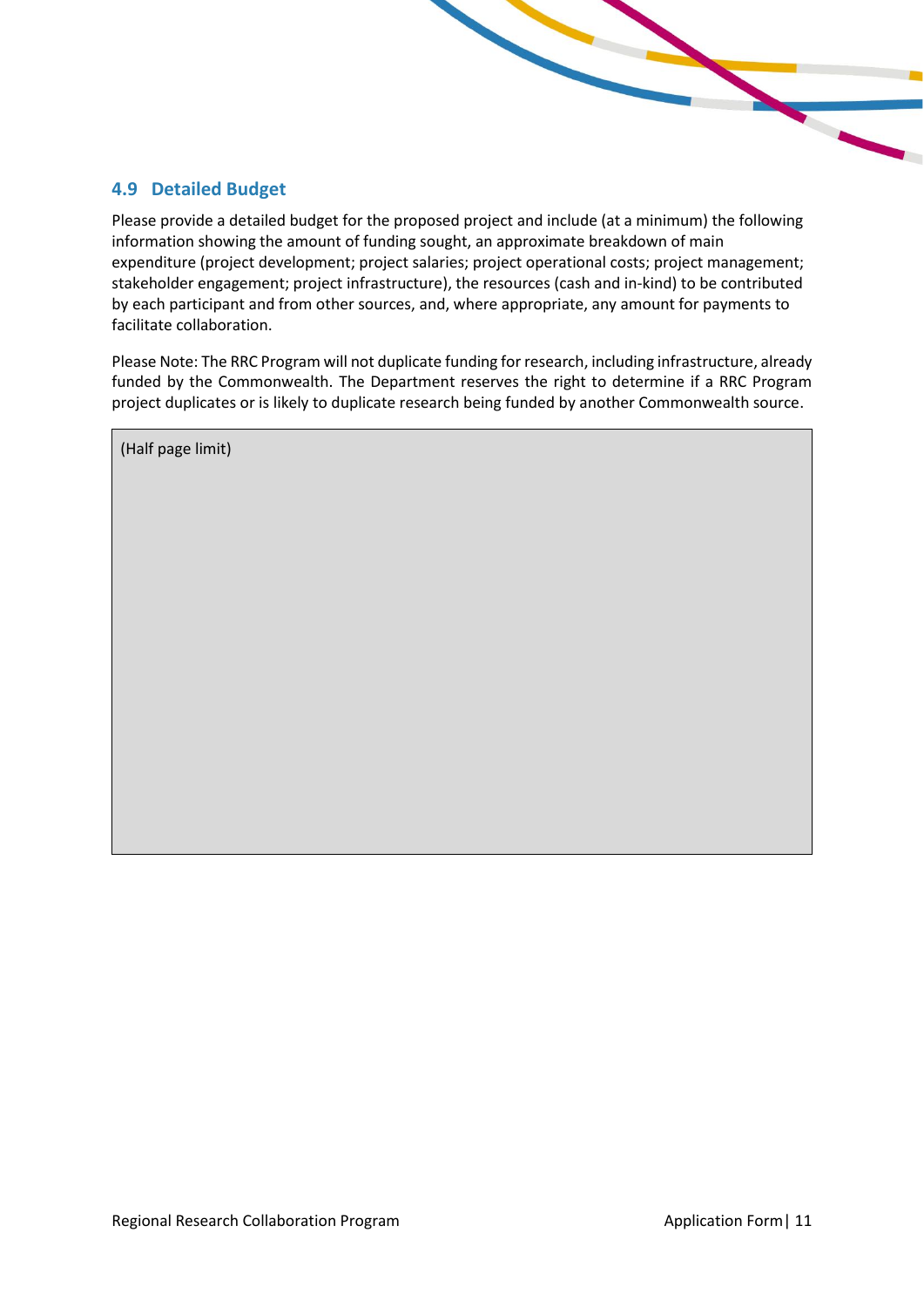## <span id="page-11-0"></span>**4.10 Detailed Timeline**

Please provide a detailed timeline of your proposed project, including key activities, measurable outcomes and milestones.

| Four to five<br>key activities | <b>Measurable</b><br>outcomes for each<br>key activity | <b>Timeline</b> | Anticipated key milestones for<br>proposed project over the<br>project period |
|--------------------------------|--------------------------------------------------------|-----------------|-------------------------------------------------------------------------------|
|                                |                                                        | <b>MM 20XX</b>  |                                                                               |
|                                |                                                        |                 |                                                                               |
|                                |                                                        |                 |                                                                               |
|                                |                                                        |                 |                                                                               |
|                                |                                                        |                 |                                                                               |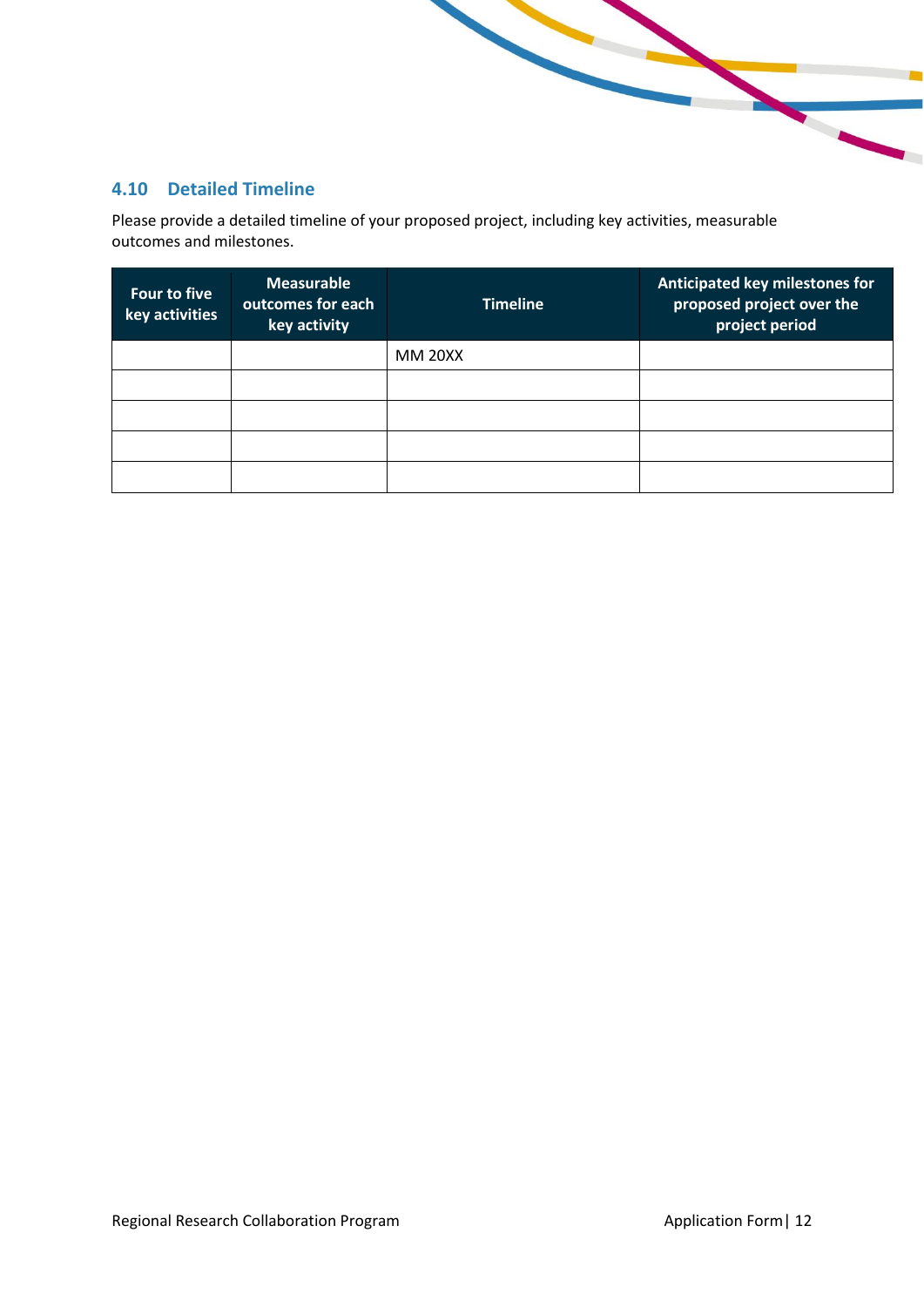<span id="page-12-0"></span>

Please provide a description of how an independent evaluation will be undertaken on the proposed project, including types of data and other information to be collected on project outcomes.

**Contract Contract Contract Contract**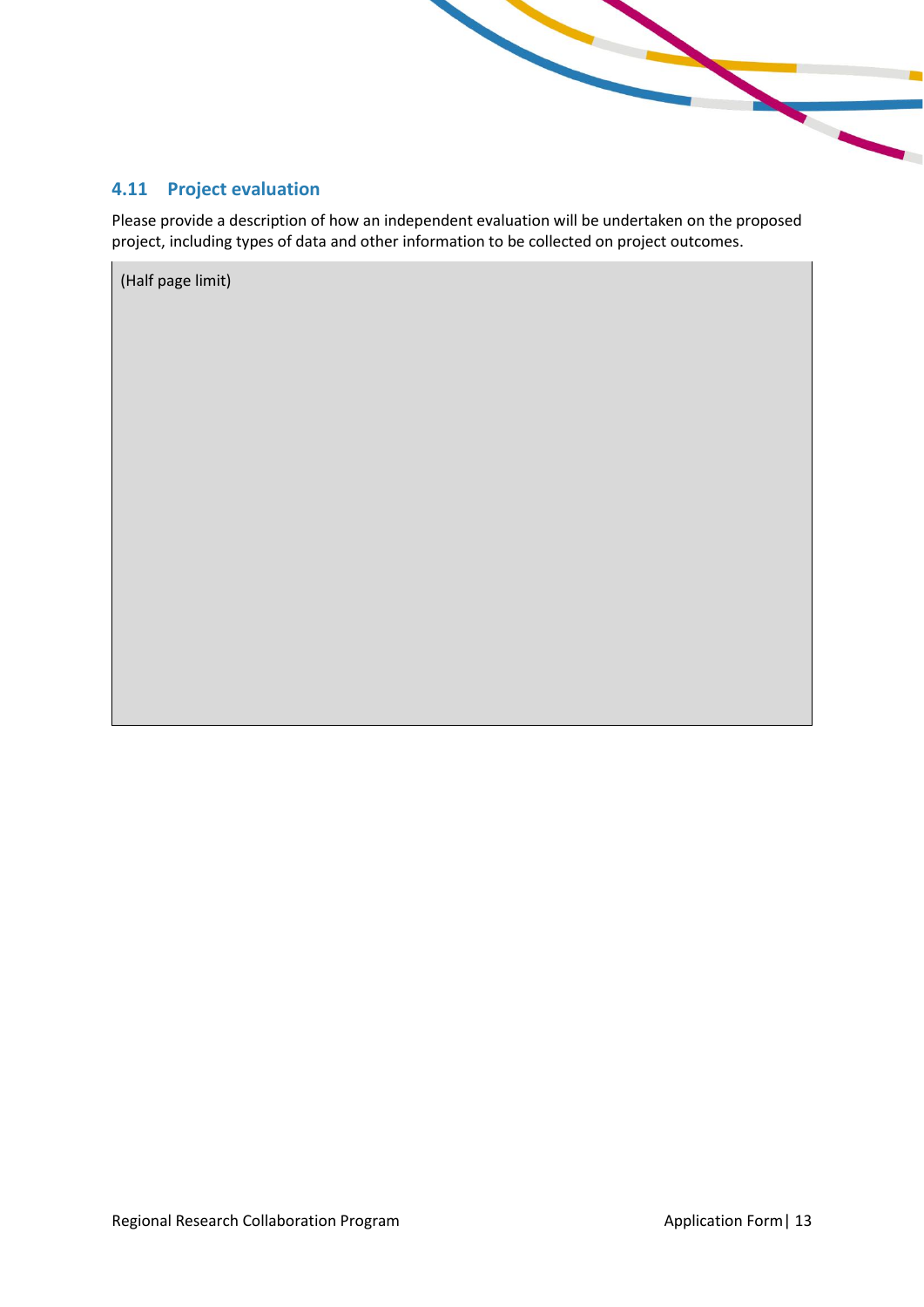

# <span id="page-13-0"></span>**4.12 Project Business Plan**

Please provide a business plan that sets out governance arrangements (including partnership or other agreements) for the proposed project.

(One page limit)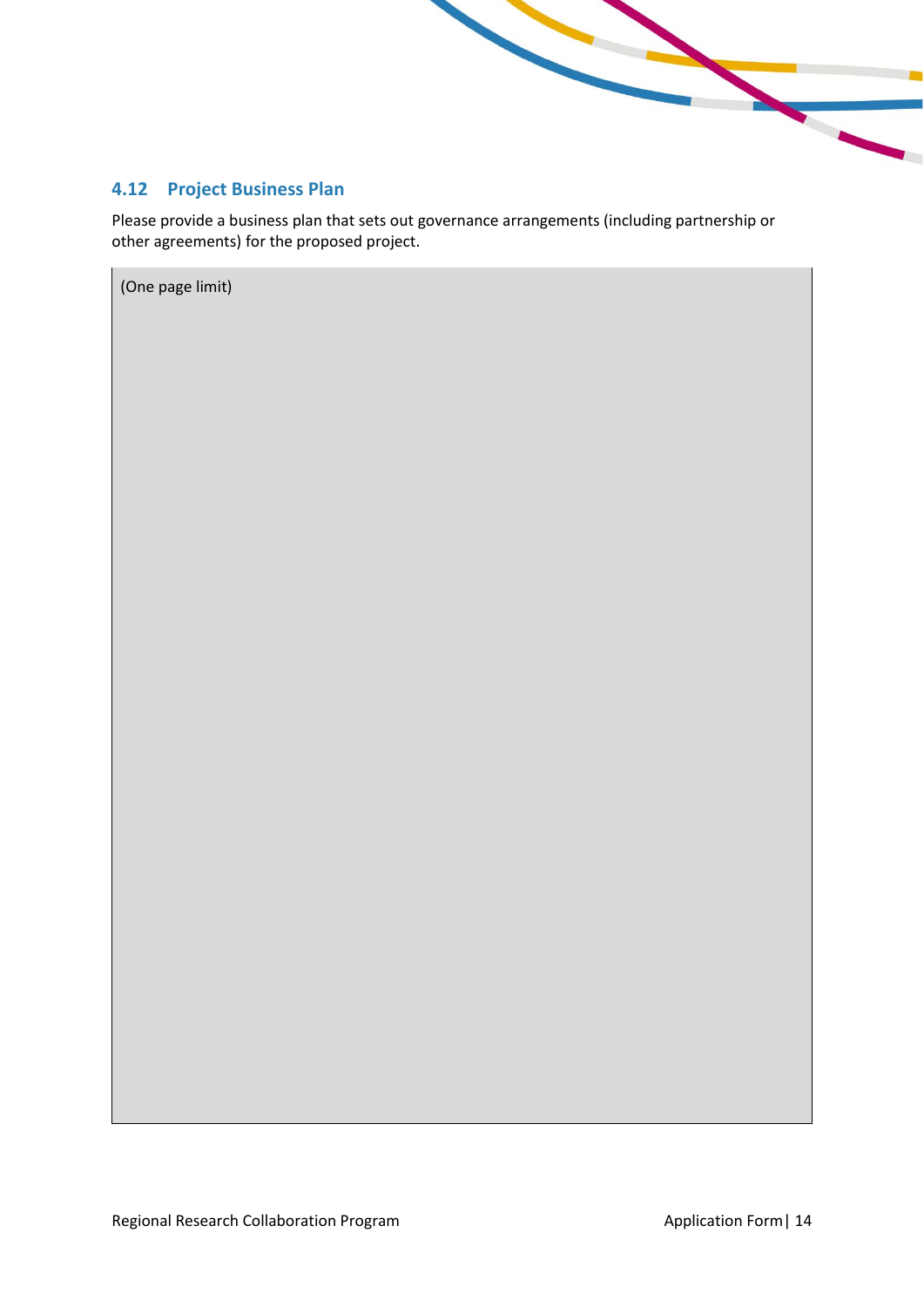# <span id="page-14-0"></span>**4.13 Risk Management Plan**

Please provide or attach the proposed Project's Risk Management Plan. Please align with the Department's risk matrix (please email [RRC@dese.gov.au](mailto:RRC@dese.gov.au) if you need a copy of the risk matrix).

| <b>Risk Identified</b> | Likelihood (Rare/<br>Unlikely/Possible/<br>Likely/ Almost Certain) | <b>Consequence for</b><br>the project<br>(Minimal/<br>Minor/Moderate/<br>Major/Severe) | Risk level (Low/<br>Moderate/High/<br>Extreme) | <b>Risk</b><br>mitigation<br>strategies |
|------------------------|--------------------------------------------------------------------|----------------------------------------------------------------------------------------|------------------------------------------------|-----------------------------------------|
|                        |                                                                    |                                                                                        |                                                |                                         |
|                        |                                                                    |                                                                                        |                                                |                                         |
|                        |                                                                    |                                                                                        |                                                |                                         |
|                        |                                                                    |                                                                                        |                                                |                                         |